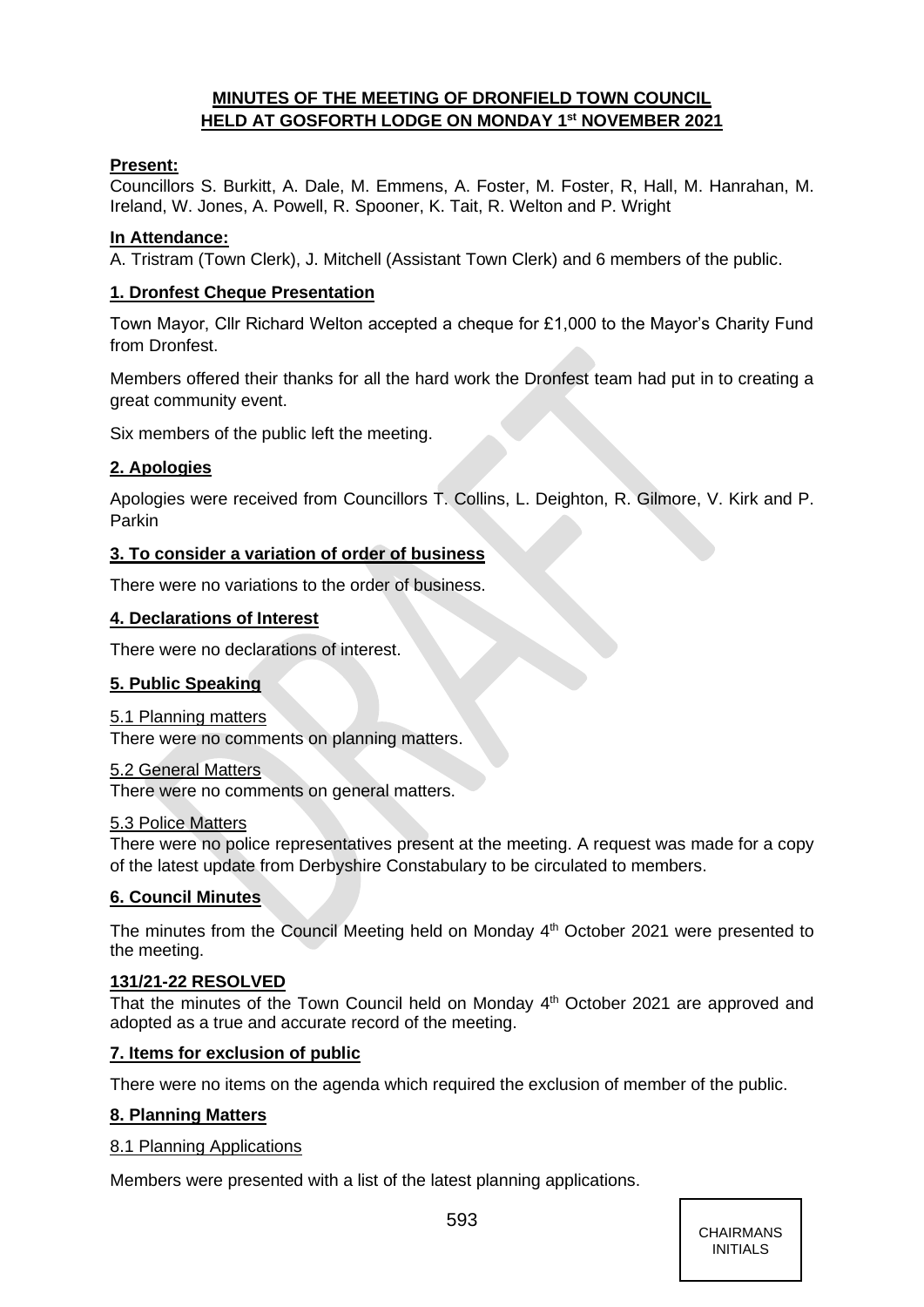## **132/21-22 RESOLVED**

To write to North East Derbyshire District Council and request that planning application 21/01166/AMEND goes before the planning committee for review rather than a delegate decision.

## **133/21-22 RESOLVED**

That the planning applications are noted.

8.2 Planning Decisions

## **134/21-22 RESOLVED**

That the schedule of planning decisions are noted.

## **8. Outside Services Report**

The following tasks have been carried out in October 2021.

Litter/Dog Bins - The litter and dog bins continue to be emptied on a weekly basis, this is carried out every Thursday and consists of 2 men doing the whole route.

The emptying of dog bins on a Monday around the Golf course and Hilltop area has now been added to the daily task carried out on a Monday morning.

The dog bin at Barnard Avenue has been replaced with a new one. One of the dog bins at Sindlefingen Park has been replaced with a new bin.

Cemetery - The baskets are emptied around the Cemetery on a Monday and Friday.

Grass Cutting – Outside Services staff continued to cut the grass on all DTC areas during the month of October.

Due to the weather changing the grass cutting season has now come to a close.

Cemetery Grass Cutting – As with the DTC areas the Cemetery grass was cut W/C  $4<sup>TH</sup>$  Oct and with the weather changing this will have been the last cut of the season.

Beacon – Some of the bricks had come loose around the base of the Beacon. These have now been re-laid.

Cliffe Park – Outside Service staff have replaced all the broken tiles in the changing rooms where the old shower fittings were and also finished tiling the wall in changing room 2, the changing rooms are both now open for the users of the Muga pitch. Outside Services have been helping out with some of the caretaking duties at Cliffe park – opening lodge for groups, open toilets, set up rooms.

Hanging Baskets – All the hanging baskets have been removed from the lighting columns so new capillary matting can be fitted to each container.

Flower Beds – The flower beds have all been emptied of the summer plants. All the beds have been rotovated over and the winter pansies – 6000 plants have been planted throughout the Town, including the Cemetery.

Boiler servicing – All boilers in DTC buildings have had their annual service done.

Coal Aston Football – The football changing rooms have had new Polysafe flooring installed within all 4 changing rooms, referees changing rooms, corridor and main entrance.

Cliffe Park tennis courts – The tennis courts have had all works carried out and are now open.

Footpaths – Outside Service staff have been out blowing leaves from some of the footpaths around the Town, however at this time of year it's a never ending task as one day the paths are clear next day they are covered again.

Play Areas –

Birches Fold – Nothing to report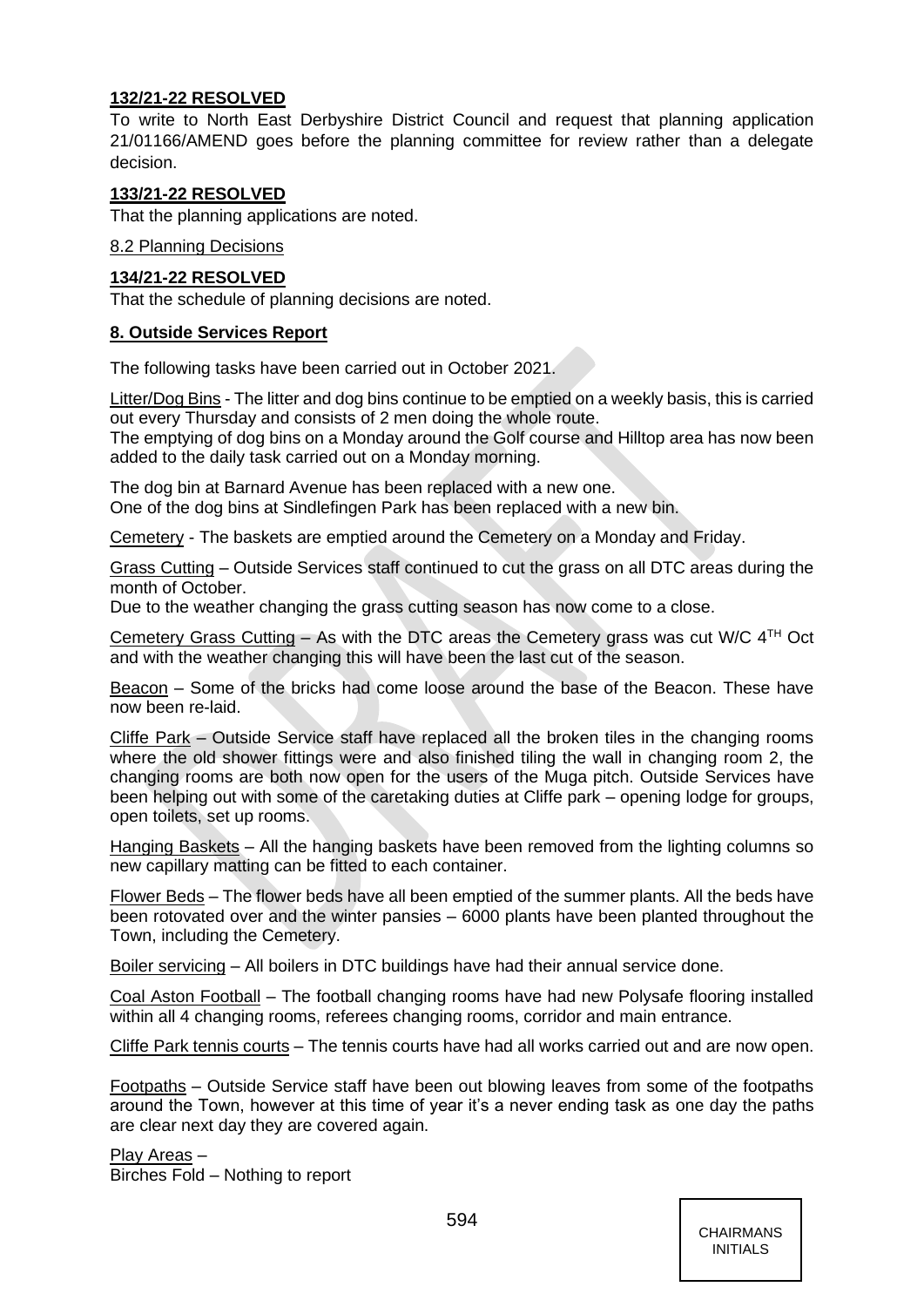Cliffe Park- The zip wire, seesaw is now back in action after Creative Play attended site at beginning of October.

Hilltop – Nothing to report Moonpenny Way –The gate and trampoline has been fixed. Sindlefingen Park – Nothing to report Stonelow – the basket swing has had new bushes fitted to the top chains of the swing. Dronfield Woodhouse – Nothing to report Lundy Rd – Repairs required under seesaw seats Marsh Ave – Nothing to report Cemetery Rd – Nothing to report

## **Tennis courts –**

Dronfield Woodhouse – Nothing to report Coal Aston – Nothing to report Cliffe Park – cleaned, repainted nets have been installed and now open.

## **Bowling Greens** –

All 3 bowling greens are now ready for the winter maintenance to be carried out.

## Other Tasks

Agendas and other DTC material placed on notice boards and are removed when meetings/events have taken place.

Banners removed/replaced on from the front of the Civic Hall when required. Various reports have been actioned around the Town.

## **135/21-22 RESOLVED**

That the Outside Services report is noted.

## **10. Meeting Reports**

## **10.1 Events Advisory Committee Meeting**

Members received the minutes from the Events Advisory Committee Meeting held on  $4<sup>th</sup>$ October 2021.

## **136/21-22 RESOLVED**

That the minutes of the Events Advisory Committee are noted.

## **10.2 Parks and Recreation Advisory Committee Meeting**

Members received the minutes from the Events Committee meeting held on 11<sup>th</sup> October 2021.

## **137/21-22 RESOLVED**

That the minutes of the Parks and Recreation Committee meeting are noted.

## **10.3 Christmas Working Group Meeting**

Members received the minutes from the Christmas Working Group meeting held on  $12<sup>th</sup>$ October 2021.

## **138/21-22 RESOLVED**

That the minutes of the Christmas Working Group meeting are noted.

## **10.4 Environmental Advisory Committee Meeting**

Members received the minutes from the Environmental Advisory Committee meeting held on 18<sup>th</sup> October 2021 and a copy of the proposed Tree Policy.

## **139/21-22 RESOLVED**

That a quote of £4,800 is accepted to fell 16 trees and carry out general maintenance work to a further 33 trees in Sindelfingen Park and that a minimum of 16 UK native trees are planted by Spring 2022 in Sindelfingen Park to replace the felled trees.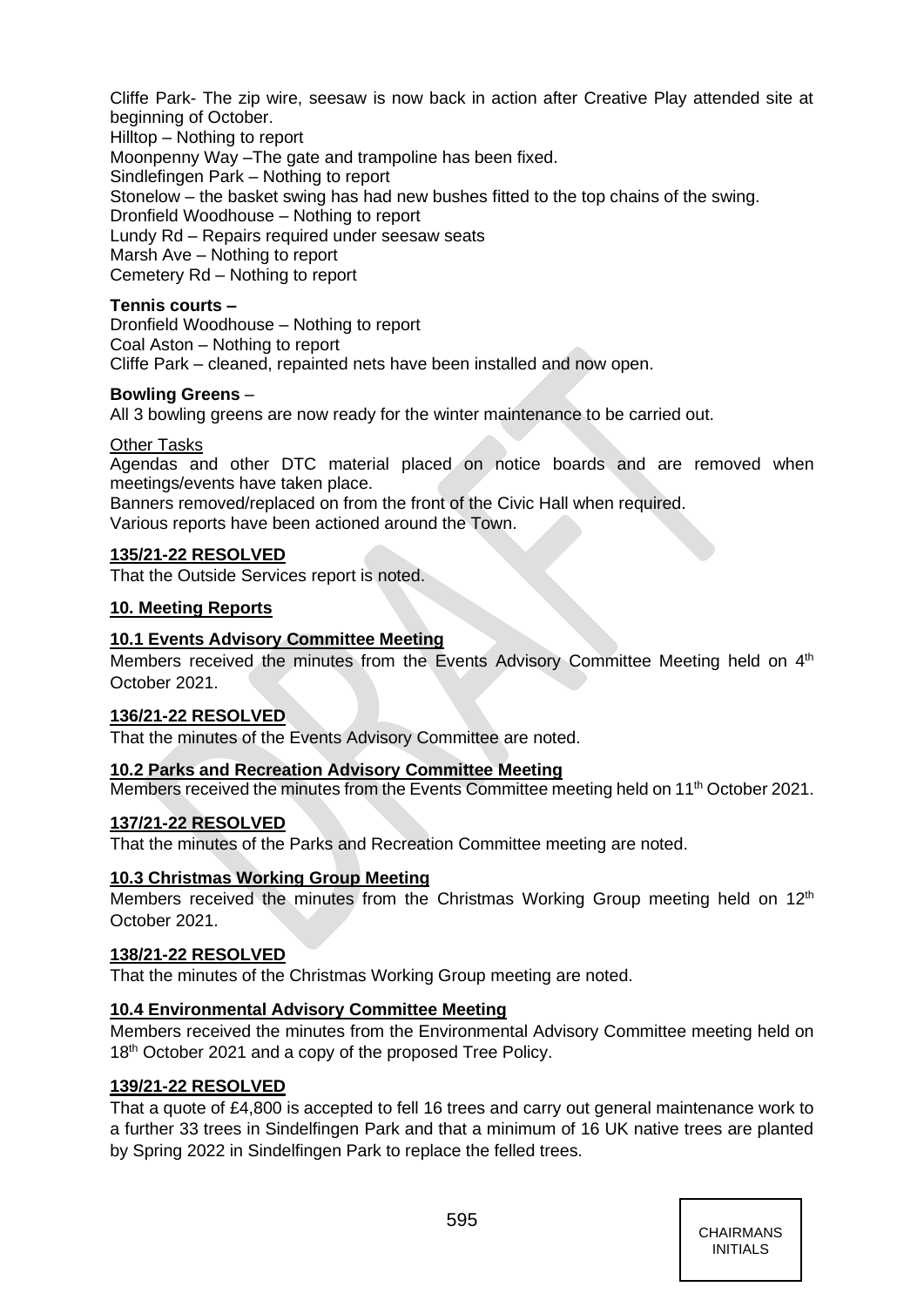# **140/21-22 RESOLVED**

That the revised Tree Policy is adopted.

## **141/21-22 RESOLVED**

That the minutes of the Environmental Advisory Committee meeting are noted.

Cllr M. Foster and Cllr K. Tait joined the meeting at 7:47pm.

## **10.5 Properties Advisory Committee**

Members received the minutes from the Properties Advisory Committee meeting held on 18<sup>th</sup> October 2021.

## **142/21-22 RESOLVED**

That a new Izusu Graffter is purchased for a cost of £26,495 + VAT.

## **143/21-22 RESOLVED**

That all three work vehicles have trackers installed and that the decision on which vehicle tracking system to use is delegated to the Town Clerk in consultation with the Chair of the Committee up to a value of £500 per vehicle.

## **144/21-22 RESOLVED**

To permit the community market to hire the Civic Hall on Thursdays from 8am to 3pm from October to March for the community rate of £20 per hour, which equates to £140 per week.

## **145/21-22 RESOLVED**

That each of the three bowling clubs is to pay for its own utilities bills plus the pavilion hire charge is to increase to £95 in 2021-2022 and to be reviewed on an annual basis.

## **146/21-22 RESOLVED**

That the minutes of the Properties Advisory Committee are noted.

## **10.6 Events Advisory Committee**

Members received the minutes from the Events Advisory Committee meeting held on 26<sup>th</sup> October 2021.

#### **147/21-22 RESOLVED**

To hire the reindeer subject to the confirmation of somewhere to locate them.

#### **148/21-22 RESOLVED**

That the minutes of the Events Advisory committee meeting are noted.

## **10.7 Environmental Advisory Committee**

Members received the minutes from the Environmental Advisory Committee meeting held on 1<sup>st</sup> November 2021.

## **149/21-22 RESOLVED**

That a competition is held at Dronfield Junior School and Dronfield Infant School to promote the No Idle Zone and that the competition entries will be judged by Deputy Mayor, Cllr Lilian Deighton with prizes of £30, £20 and £10 being given in vouchers to the winning entries at each school.

## **150/21-22 RESOLVED**

That the minutes of the Environmental Advisory committee meeting are noted.

## **11. Motion proposed by Cllr A. Foster**

## **151/21-22 RESOLVED**

To withdraw this motion from the meeting.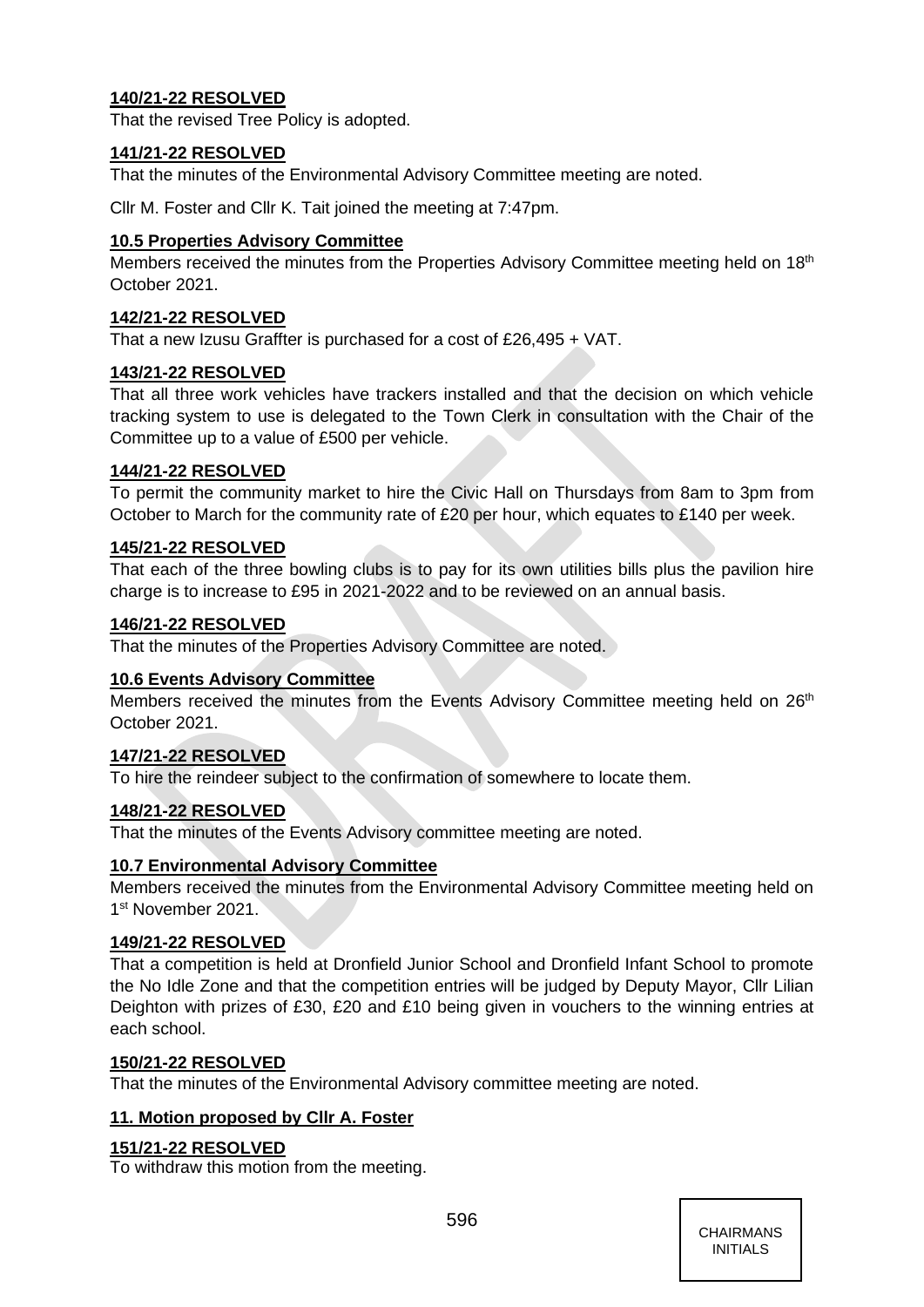# **12. Town Clerks Report**

Members received the following report from the Town Clerk.

## **Items for Decision**

**Grants Committee –** To review the Grants Committee recommendation to council to decline the application of the Happy Circle Dance Club.

**Office Closure** - To approve the office closure over Christmas from Thursday 23<sup>rd</sup> December 2021 until Tuesday 4th January 2022.

**Sindelfingen Invite** - To respond to an invitation for a delegation from Dronfield to visit Sindelfingen to celebrate 40 years of town twinning in Sindelfingen from 10 - 12 December 2021.

## **Items for Information**

**Derbyshire County Council** – Temporary road closure – Green Lane, 12<sup>th</sup> – 14<sup>th</sup> January (circulated electronically)

**Derbyshire County Council** – Temporary speed limit order – 15<sup>th</sup> to 21<sup>st</sup> November between 22:00 – 06:00 reduced to 30mph Chesterfield Road South (circulated electronically)

**Derbyshire County Council** – Emergency temporary footpath closure – Public footpath 118 from  $8<sup>th</sup>$  October to 12<sup>th</sup> October (circulated electronically)

**Derbyshire County Council** – Temporary road closure – Bents Crescent, 6<sup>th</sup> December 2021 (distributed electronically)

**Derbyshire County Council** – Temporary road closure – Mill Lane, 16<sup>th</sup> October to 5<sup>th</sup> November 2021 (distributed electronically)

Members were informed that Aldi were looking to extend their alcohol sales from 10pm until midnight.

# **Correspondence Received**

**Derbyshire County Council** – Snow Warden Scheme 2021-2022

**NEDDC** – Code of Conduct Update and Training Sessions (distributed electronically)

**Extreme Wheels** – Roadshows and Pleasley Vale Outdoor Activity Centre (distributed electronically)

## **152/21-22 RESOLVED**

To decline the grant request from the Happy Circle Dance Club, as the nearest defibrillator is just 100m away, permission from the Church had not been sought to install one and no one within the group was trained to use a defibrillator.

## **153/21-22 RESOLVED**

To approve the closure of the office over Christmas from Thursday  $23<sup>rd</sup>$  December until Tuesday 4th January 2022, subject to phones and emails being monitored.

## **154/21-22 RESOLVED**

To write to Sindelfingen to respectfully decline their invitation due to the current regulations in place and wish them well for the event and inform them the Town Council are looking forward to attending next year.

## **155/21-22 RESOLVED**

That the Town Clerk Report is noted.

## **13. Financial Reports**

Members received an income and expenditure report, bank reconciliations and the schedule of receipts and schedule of payments for September 2021.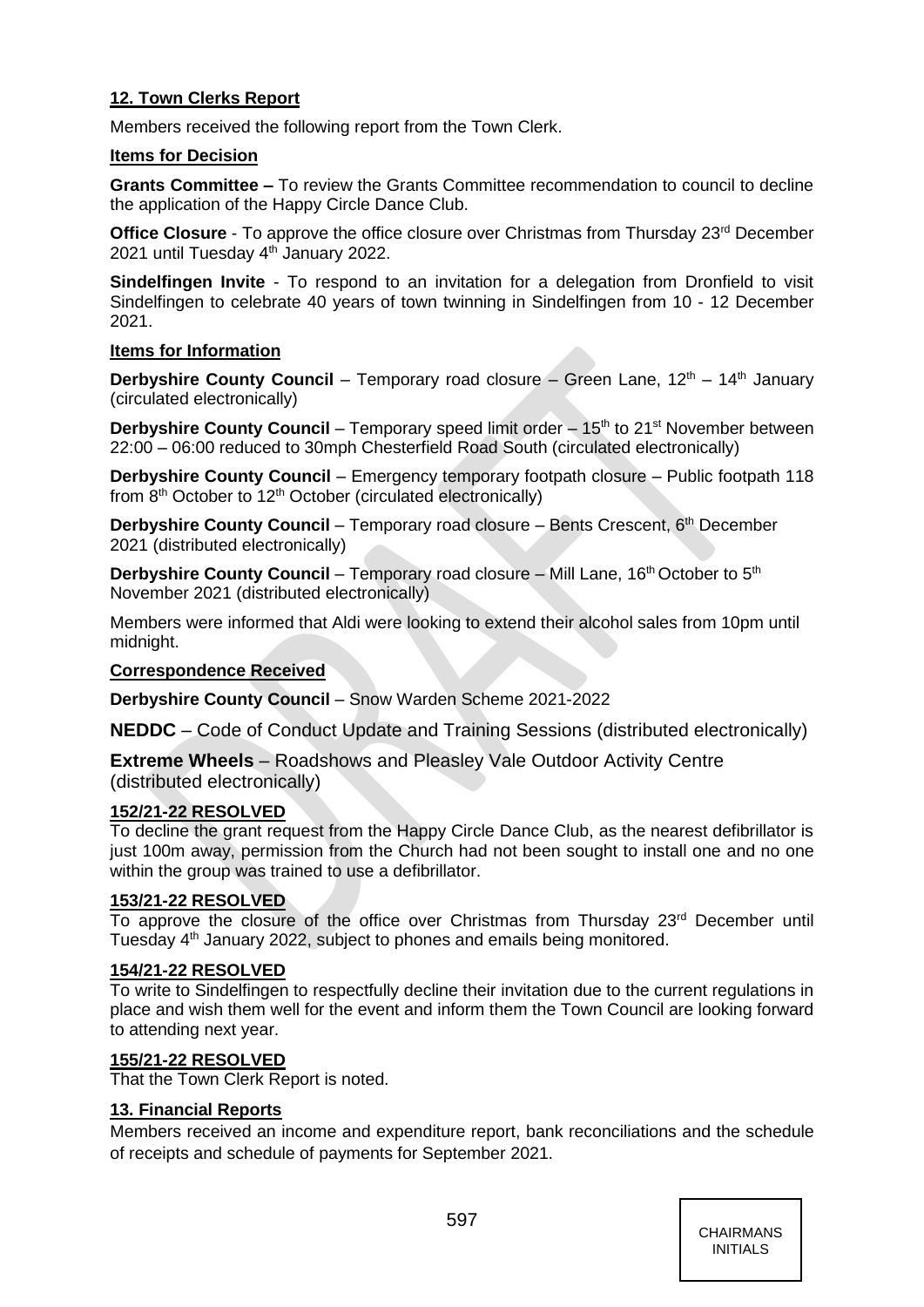## **156/21-22 RESOLVED**

That payments of £115,033.61 for September 2021 are approved.

## **157/21-22 RESOLVED**

To note the schedules of receipts for September 2021.

## **158/21-22 RESOLVED**

To note the Bank Reconciliations for the period ending 30<sup>th</sup> September 2021.

## **159/21-22 RESOLVED**

To note the Income and Expenditure for the period ending 30<sup>th</sup> September 2021.

The meeting closed at 8:50pm.

Chairman:……………..………………………………Date:…………………….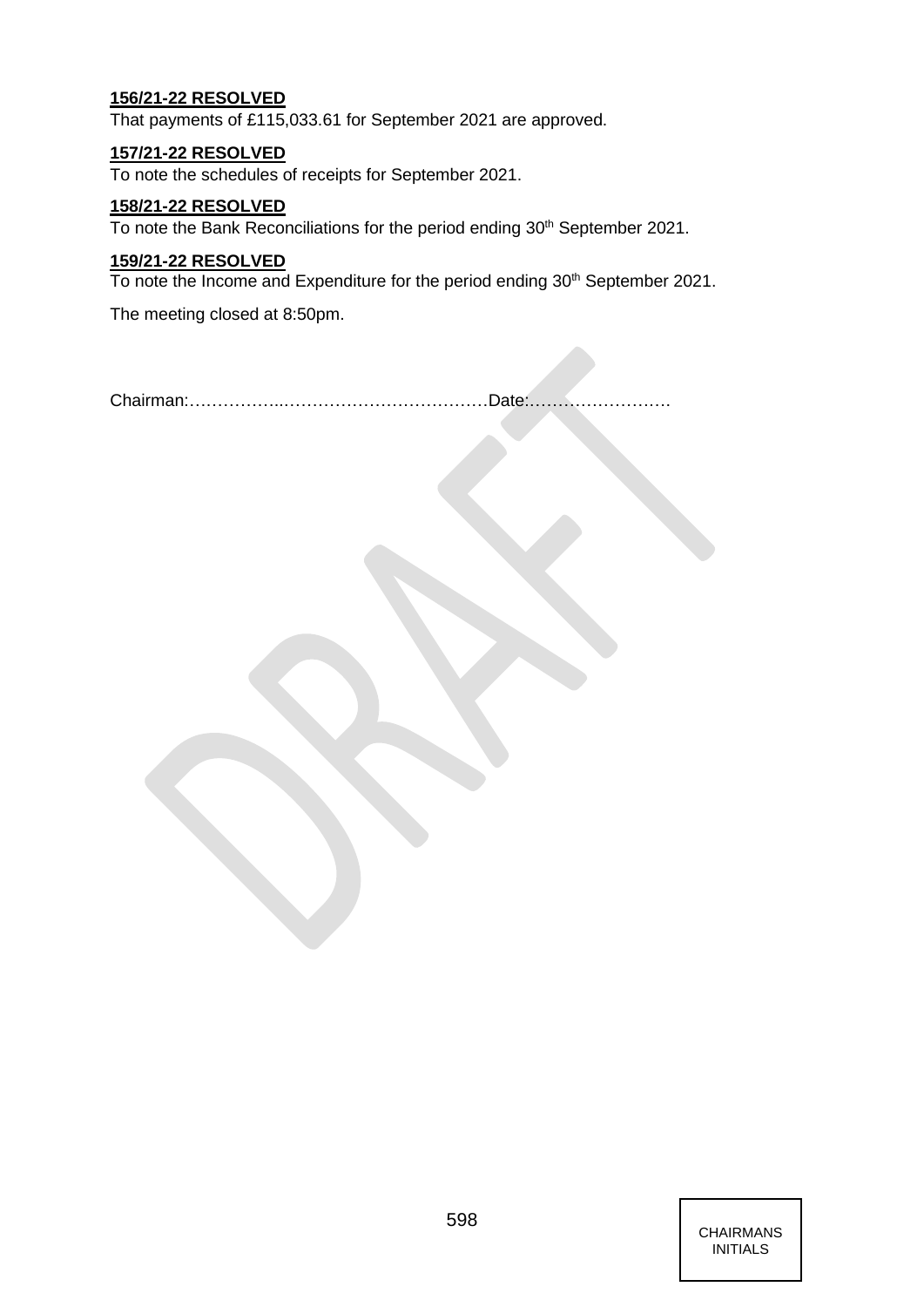# **DRONFIELD TOWN COUNCIL - PLANNING APPLICATIONS**

# **SUBMITTED TO COUNCIL ON 1 st NOVEMBER 2021**

| No                      | <b>Reference</b> | <b>Applicant</b>                         | <b>Location</b>                                                                                                                                       | <b>Details</b>                                                                                                                                                                                                                                                                                                                                                                                                                                          |
|-------------------------|------------------|------------------------------------------|-------------------------------------------------------------------------------------------------------------------------------------------------------|---------------------------------------------------------------------------------------------------------------------------------------------------------------------------------------------------------------------------------------------------------------------------------------------------------------------------------------------------------------------------------------------------------------------------------------------------------|
| 1                       | 21/00620/FL      | Mrs Samantha<br>Nightingale-<br>Holloway | 31 Chesterfield Road<br>Dronfield S18                                                                                                                 | Change of use from<br>dog grooming parlour<br>to a mixed use of Class<br>E use at ground floor<br>and beauty salon at<br>first floor (Conservation<br>Area) (Amended Title)                                                                                                                                                                                                                                                                             |
| $\mathbf 2$             | 21/00861/TPO     | Mr Chris Bailey                          | Application to carry<br>out work to reduce<br>by 2m and crown<br>thin 1no Willow tree<br>(T1) covered by NED<br><b>Tree Preservation</b><br>Order 261 | Land North West Of 1<br>Longacre Road<br><b>Dronfield</b>                                                                                                                                                                                                                                                                                                                                                                                               |
| 3                       | 21/00960/OL      | Mr Paul Reaney                           | Land West Of 15<br><b>Cunliffe Street Coal</b><br>Aston                                                                                               | Outline application for<br>the erection of a<br>dwelling (all matters<br>reserved) at                                                                                                                                                                                                                                                                                                                                                                   |
| $\overline{\mathbf{4}}$ | 21/00998/FLH     | Mr & Mrs Wood                            | 57A Stubley Lane<br>Dronfield S18 1PG                                                                                                                 | Proposed new raised<br>roof to form master<br>bedroom                                                                                                                                                                                                                                                                                                                                                                                                   |
| 5                       | 21/01007/FLH     | Mrs Kathleen<br><b>Hibberd</b>           | 74 Fanshaw Road<br>Dronfield S18                                                                                                                      | Two Storey Side<br>Extension                                                                                                                                                                                                                                                                                                                                                                                                                            |
| 6                       | 21/01015/FLH     | Mr Ian Cooper                            | 1 Hallowes Drive<br>Dronfield S18 1YH                                                                                                                 | Application for creation<br>of a new stairwell in<br>part of the existing<br>bedroom, the<br>realignment of the<br>existing roof pitch to<br>create sufficient<br>headroom, the<br>installation of 5 x<br>dormer windows, 2 on<br>the front and 3 to the<br>rear of the property,<br>new render applied to<br>the existing stonework,<br>and a boundary wall<br>with fence built around<br>the perimeter of the<br>property for security<br>and privacy |
| $\overline{7}$          | 21/01060/FLH     | S Adey                                   | 41 Hallowes Lane<br>Dronfield S18 1ST                                                                                                                 | Single storey rear<br>extension with raised<br>decking/patio area                                                                                                                                                                                                                                                                                                                                                                                       |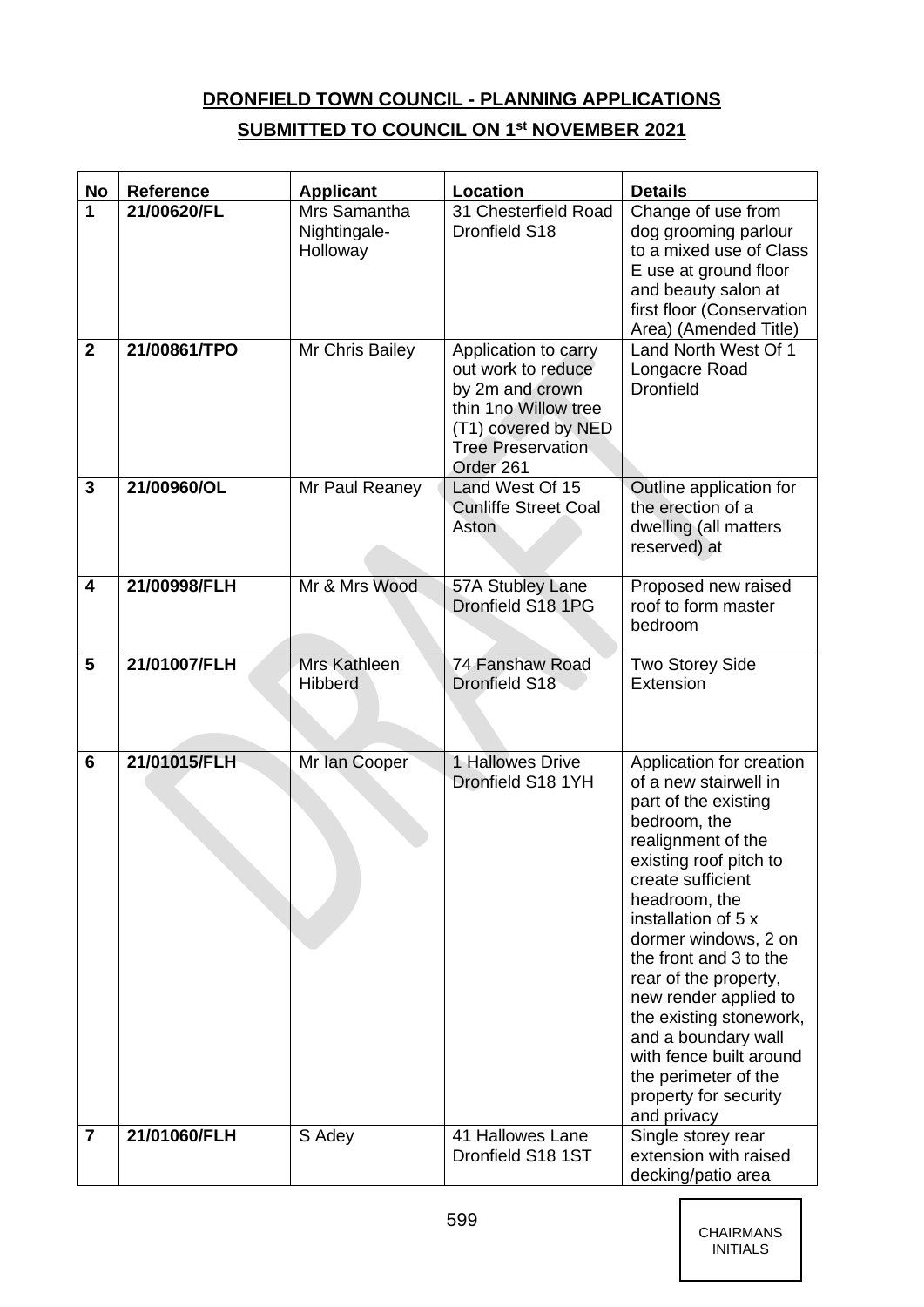| 8  | 21/01065/AMEND | J Deffley               | 23 Linden Avenue<br>Dronfield S18 2FD                                | Non material<br>amendment to<br>planning application<br>20/00863/FLH to<br>change extension<br>pitched roof to a flat<br>roof with roof lights                                                                                                                         |
|----|----------------|-------------------------|----------------------------------------------------------------------|------------------------------------------------------------------------------------------------------------------------------------------------------------------------------------------------------------------------------------------------------------------------|
| 9  | 21/01123/FLH   | Mr Andrew<br>Ruddiforth | 1 Stubley Croft<br><b>Dronfield</b><br>Woodhouse<br><b>Dronfield</b> | Proposed first floor<br>side extension                                                                                                                                                                                                                                 |
| 10 | 21/01135/FLH   | Mrs M Robinson          | 12 Netherfields<br><b>Crescent Dronfield</b><br><b>S18 1UX</b>       | Removal of<br>conservatory and<br>erection of a single<br>storey rear sitting room<br>extension with multifuel<br>stove and flue                                                                                                                                       |
| 11 | 21/01146/FLH   | Proctor                 | 36 Bents Lane<br>Dronfield S18 2EX                                   | Application to replace<br>garage with 2 storey<br>side extension                                                                                                                                                                                                       |
| 12 | 21/01158/FLH   | <b>Mark Sizer</b>       | 46 Hollins Spring<br><b>Avenue Dronfield</b><br><b>S18 1RN</b>       | Application for two<br>storey side extension                                                                                                                                                                                                                           |
| 13 | 21/01159/FLH   | Mr Steven Kay           | 20 Bents Crescent<br>Dronfield S18 2EY                               | Proposed second<br>storey extension to<br>create rooms in roof<br>space and two storey<br>extension to front<br>(revised scheme of<br>21/00774/FLH)                                                                                                                    |
| 14 | 21/01160/FLH   | Mr Martyn Elshaw        | 5 Gainsborough<br>Road Dronfield S18<br>1QT                          | Application for two<br>storey side and single<br>storey rear extension                                                                                                                                                                                                 |
| 15 | 21/01166/AMEND | Mr Michael Walsh        | Bank House 22 - 24<br><b>Lea Road Dronfield</b>                      | Proposed non material<br>amendment for change<br>of timber dormer to<br>UPVC, omit second<br>floor window and<br>reposition first floor<br>window in side<br>elevation<br>(Conservation Area)<br>(within setting of Listed<br>Buildings) (revision of<br>20/00369/FL). |
| 16 | 21/01173/FLH   | Mr & Mrs Smith          | 37 Cemetery Road<br>Dronfield S18                                    | Demolition of existing<br>single storey attached<br>garage and erection of<br>a new two storey side<br>extension                                                                                                                                                       |
| 17 | 21/01197/FLH   | Mr and Mrs<br>Renwick   | 8A Carr Lane<br><b>Dronfield</b><br>Woodhouse<br>Dronfield S18 8XG   | Application to replace<br>flat roof to pitched roof<br>over garage and<br>convert garage to                                                                                                                                                                            |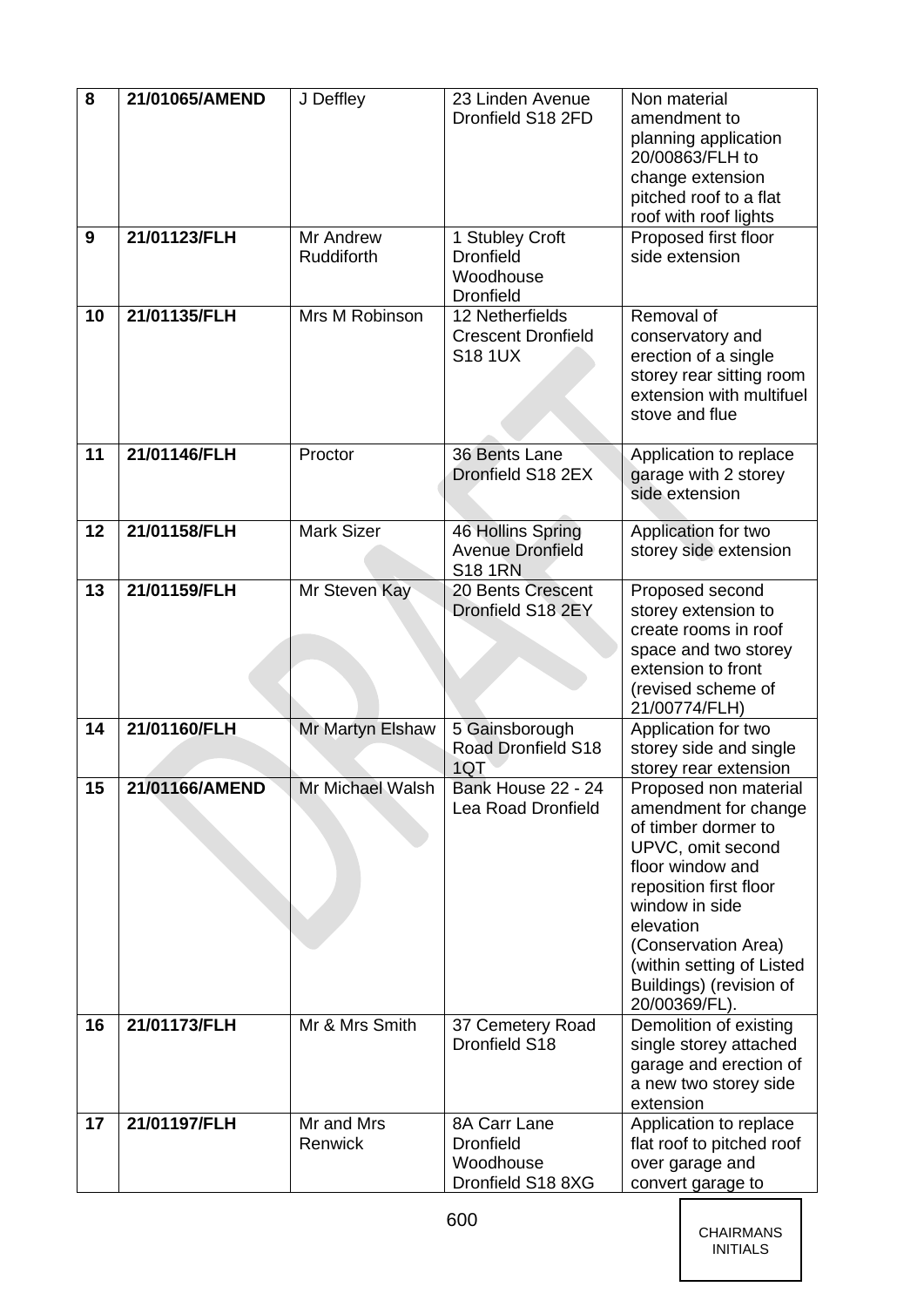|    |              |                       |                                                                          | habitable room render<br>to front elevation and<br>install additional Velux<br>windows to front and<br>rear                                                                                                                                                                                                                                                                                                                                              |
|----|--------------|-----------------------|--------------------------------------------------------------------------|----------------------------------------------------------------------------------------------------------------------------------------------------------------------------------------------------------------------------------------------------------------------------------------------------------------------------------------------------------------------------------------------------------------------------------------------------------|
| 18 | 21/01198/FLH | Mr C Bullimor         | 4 Greenacres Close<br>Dronfield S18 1WE                                  | Application for a single<br>storey wrapround<br>extension to side                                                                                                                                                                                                                                                                                                                                                                                        |
| 19 | 21/01203/TPO | Mr Raymond<br>Sleight | 32 Pentland Road<br><b>Dronfield</b><br>Woodhouse<br><b>Dronfield</b>    | Application to carry out<br>work to trees: Silver<br>birch G2 - crown<br>thinning up to 25%<br>reduction & up to 33%<br>crown reduction.<br>Cherry G2 - crown<br>thinning up to 25%<br>reduction & up to 33%<br>crown reduction. White<br>beam G2 - crown<br>thinning up to 25%<br>reduction & up to 33%<br>crown reduction. White<br>beam G2 - crown<br>thinning up to 25%<br>reduction & up to 33%<br>crown reduction.<br>Covered by NED TPO<br>103pt2 |
| 20 | 21/01204/TPO | Mr Richard Brown      | 145 Carr Lane<br><b>Dronfield</b><br>Woodhouse<br>Dronfield S18 8XF      | Application for work to<br>be carried out T14 T15<br>Sycamore crown<br>reduction and thinning,<br>T16 Willow crown<br>reduction and cleaning,<br>G3 1Ash crown<br>reduction Sycamore<br>fell and remove one<br>deceased sycamore.<br><b>Tree Preservation</b><br>Order No 103 part 1.                                                                                                                                                                    |
| 21 | 21/01206/TPO | <b>NEDDC</b> Parks    | 11 Ravensdale Road<br><b>Dronfield</b><br>Woodhouse<br>Dronfield S18 8QP | Application for pruning<br>works to 1 Sycamore<br>T48, and 2 Limes (T49<br>and T50) covered by<br><b>NEDDC Tree</b><br><b>Preservation Order 103</b><br>PT 3 on verge adjacent                                                                                                                                                                                                                                                                           |
| 22 | 21/01218/FLH | Mr Simon<br>Thompson  | 100 Shakespeare<br><b>Crescent Dronfield</b><br><b>S18 1ND</b>           | First floor rear balcony<br>with balustrade and<br>new bifold opening                                                                                                                                                                                                                                                                                                                                                                                    |
| 23 | 21/01225/TPO | Mitchel Ingham        | 1 Birchen Close<br><b>Dronfield</b><br>Woodhouse<br>Dronfield S18 8ZD    | Application to reduce<br>height and prune 2no<br>white beam Tree<br><b>Preservation Order 103</b><br>pt <sub>3</sub>                                                                                                                                                                                                                                                                                                                                     |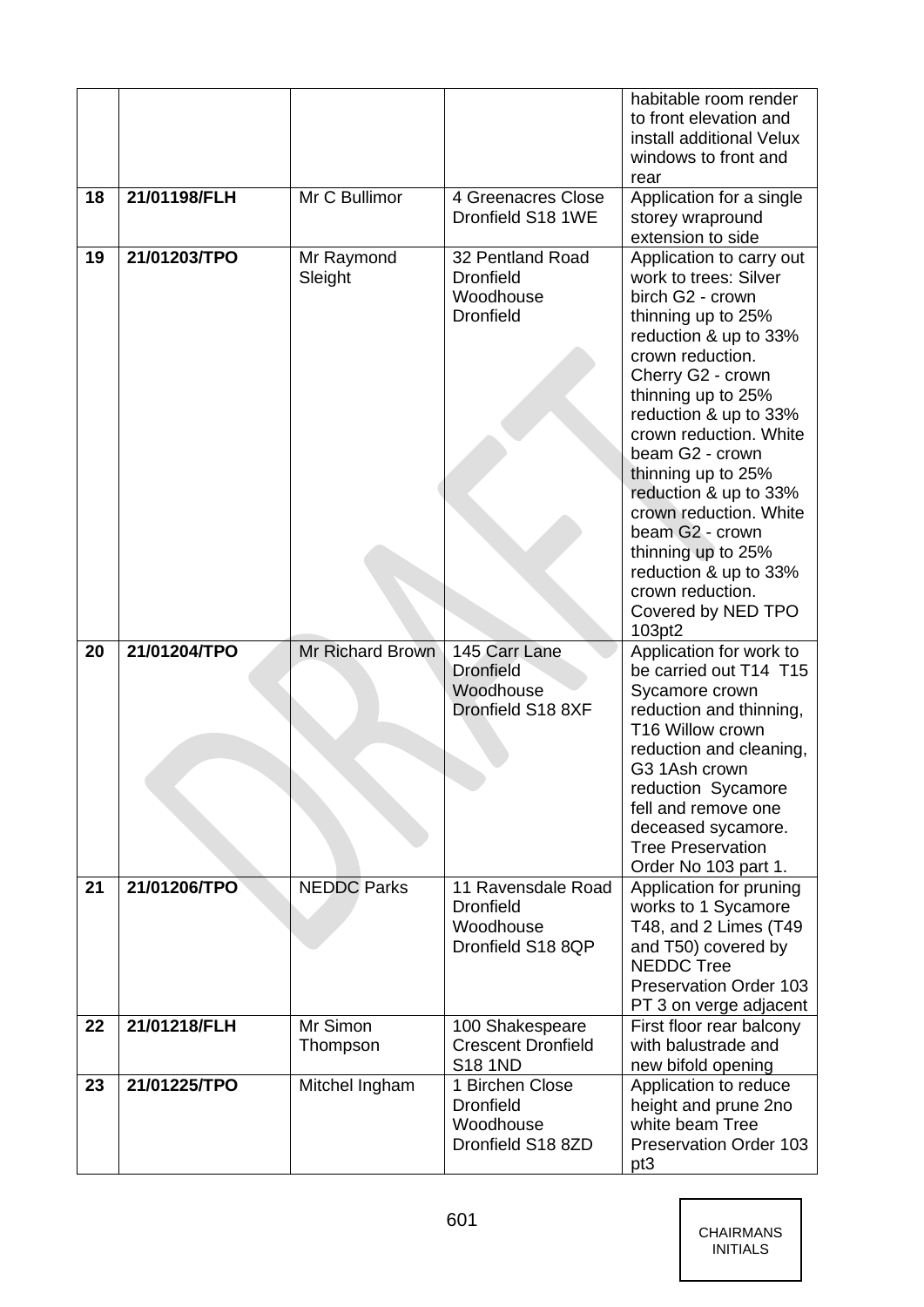| 24 | 21/01236/AMEND | <b>Miss Felicity</b><br>Simpkin | 92 Hilltop Road<br>Dronfield S18 1UL                                   | Application for non<br>material amendment to<br>planning approval<br>19/00934/FLH to alter<br>the decking and<br>extension           |
|----|----------------|---------------------------------|------------------------------------------------------------------------|--------------------------------------------------------------------------------------------------------------------------------------|
| 25 | 21/01248/FLH   | Mr Mal McHugh                   | 40 Highfields Road<br>Dronfield S18 1UW                                | Demolish existing<br>garage and erect a<br>new 2 storey side<br>extension with a 2nd<br>storey over the existing<br>ground floor     |
| 26 | 21/01250/FL    | Mr Andrew Wrait                 | 92 Fletcher Avenue<br>Dronfield S18 1RX                                | Proposed Detached<br><b>Two Bedroomed</b><br><b>Dwelling</b>                                                                         |
| 27 | 21/01263/TPO   | Mrs Simmerson                   | 1 Kilburn Road<br><b>Dronfield</b><br>Woodhouse<br>Dronfield S18 8QA   | Application to prune<br>1no Lime tree T1 and<br>1no Cherry tree T2<br>covered by NEDDC<br><b>Tree Preservation</b><br>Order 103 pt 1 |
| 28 | 21/01268/TPO   | Mr Jon Lumb                     | 14 Pentland Road<br><b>Dronfield</b><br>Woodhouse, S18<br>8ZQ          | Application to prune<br>2no silver birch trees<br>covered by NEDCC<br><b>Tree Preservation</b><br>Order 103 pt2                      |
| 29 | 21/01276/TPO   | Mr Lee Oldfield                 | 25 Pentland Road<br><b>Dronfield</b><br>Woodhouse<br>Dronfield S18 8ZQ | Application to fell 1no<br>Large Ash tree T39<br>covered by NEDDC<br><b>Tree Preservation</b><br>Order 103 pt 3                      |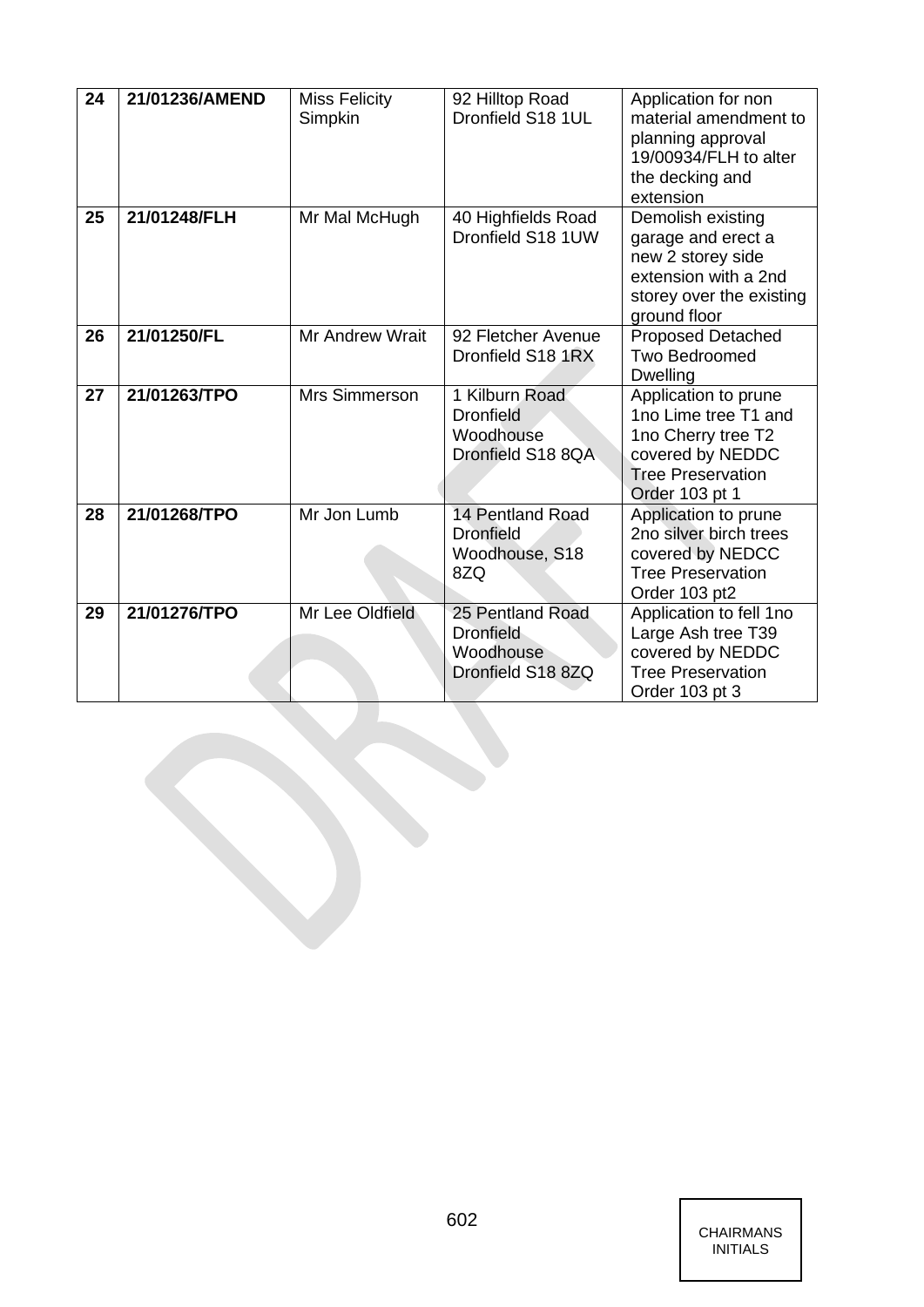Date: 08/10/2021

## Time: 15:38

#### **Dronfield Town Council**

#### **BANK ACCOUNT-NO1**

#### Page 1

# List of Payments made between 01/09/2021 and 30/09/2021

| Date Paid  | Payee Name                                 | Reference         | Amount Paid Authorized Ref | <b>Transaction Detail</b>             |
|------------|--------------------------------------------|-------------------|----------------------------|---------------------------------------|
| 01/09/2021 | <b>Public Works Loan Board</b>             | ddr               | 3.231.25                   | PWLB Loan Int/Repayment               |
| 02/09/2021 | The Post Office Ltd                        | ddr2              | 275.00                     | Vehicle Tax -YT63 XFN                 |
| 03/09/2021 | Post Office Ltd                            | ddr               | 5,199.45                   | <b>August PAYE/NI</b>                 |
| 06/09/2021 | NEDDC - CHURCH ST CAR PARKddr3             |                   | 140.00                     | Rates - Church Street 21/22           |
| 06/09/2021 | <b>NEDDC CLIFF PARK</b>                    | ddr4              | 494.00                     | Rates - Gos Lodge 21/22               |
| 06/09/2021 | <b>NEDDC - DRONFIELD</b>                   | ddr5              | 150.00                     | Rates-Dron Woodhouse 21/22            |
| 06/09/2021 | <b>NEDDC - CIVIC HALL</b>                  | ddr6              | 2,495.00                   | Rates - Civic Hall 21/22              |
| 06/09/2021 | <b>NEDDC - COAL ASTON</b>                  | ddr8              | 439.00                     | Rates - Coal Aston 21/22              |
| 06/09/2021 | <b>Water Plus</b>                          | ddr9              | 112.87                     | Water-Cemetery-18.5-18.8.21           |
| 07/09/2021 | BACS P/L Pymnt Page 2859                   | <b>BACS Pymnt</b> | 71,025.41                  | BACS P/L Pymnt Page 2859              |
| 08/09/2021 | <b>NEST</b>                                | <b>NESTAUG</b>    | 477.14                     | <b>NEST - August Deductions</b>       |
| 08/09/2021 | <b>DCC Superannuation Aug</b>              | DDR               | 4,177.24                   | DCC Superannuation Aug                |
| 08/09/2021 | <b>Bond Refund-Wilson</b>                  | <b>REFUNDBOND</b> | 200.00                     | <b>Bond Refund-Wilson</b>             |
| 08/09/2021 | <b>HSBC Bank Plc</b>                       | ddr10             | 18.78                      | <b>HSBC Bank Charges</b>              |
| 08/09/2021 | <b>Gamma Business Communications ddr11</b> |                   | 116.26                     | Telephone contract -August            |
| 09/09/2021 | OPUS - 42 Cemetery Road (Lodge ddr12       |                   | 113.46                     | Electric-Cemetery-Jul/Aug             |
| 09/09/2021 | <b>Plusnet PLC</b>                         | ddr               | 11.28                      | Broadband - Civic Hall Sept           |
| 10/09/2021 | <b>TALKTALK DIRECTDEBIT</b>                | ddr13             | 29.00                      | Broadband works unit-Sept             |
| 13/09/2021 | <b>HSBC Bank Plc</b>                       | ddr14             | 45.20                      | <b>HSBC electronic bank chges Jul</b> |
| 13/09/2021 | <b>O2 Direct Debit</b>                     | ddr15             | 113.83                     | Mobile Phone contract August          |
| 14/09/2021 | <b>Bond Refund-Brothwell</b>               | <b>BONDREFUND</b> | 200.00                     | <b>Bond Refund-Brothwell</b>          |
| 14/09/2021 | <b>Water Plus</b>                          | ddr16             | 232.53                     | Water - Civic Hall 28.5-28.8.21       |
| 15/09/2021 | <b>HSBC</b>                                | <b>HSBCWAGES</b>  | 17,110.79                  | <b>Sept BACS Salaries HSBC</b>        |
| 15/09/2021 | <b>NEDDC Cemetery Lodge</b>                | ddr17             | 686.00                     | Rates - Cemetery 21/22                |
| 15/09/2021 | <b>NEDDC - WORKS UNIT</b>                  | ddr18             | 484.00                     | Rates-Works Unit 21/22                |
| 15/09/2021 | <b>Flogas Britain Ltd</b>                  | ddr19             | 66.16                      | Gas - Coal Aston Jun-Aug              |
| 16/09/2021 | <b>Business Stream</b>                     | ddr20             | 86.58                      | Water-Cem Lodge-8.4-31.8.21           |
| 16/09/2021 | FuelGenie                                  | ddr21             | 232.62                     | <b>Fuel for Vehicles - August</b>     |
| 19/09/2021 | <b>Love Tablecloths</b>                    | ddr               | 68.94                      | White Tablecloths x 2                 |
| 19/09/2021 | Official Images                            | ddr3              | 184.80                     | HM the Queen Photos x 2               |
| 19/09/2021 | <b>RBL Poppy Appeal</b>                    | ddr4              | 50.00                      | <b>Remembrance Wreath</b>             |
| 19/09/2021 | <b>RBL Poppy Appeal</b>                    | ddr5              | 59.90                      | Remembrance Wreath                    |
| 19/09/2021 | ToolStation                                | ddr6              | 21.99                      | Disabled thumturn release             |
| 20/09/2021 | <b>Contract Natural Gas Ltd</b>            | ddr23             | 12.93                      | Gas - Gosforth Lodge August           |
| 20/09/2021 | <b>Contract Natural Gas Ltd</b>            | ddr22             | 64.45                      | Gas-Stonelow - August                 |
| 21/09/2021 | Spitfire Network Services Ltd              | ddr24             | 39.60                      | Alarm Line Rental - Sept              |
| 21/09/2021 | <b>OPUS - Small Pavillion Stone</b>        | ddr               | 15.70                      | Electric-Sml Pav S/Low Aug            |
| 21/09/2021 | <b>OPUS</b> - Civic Hall                   | ddr2              | 256.48                     | Electric-Civic Hall-August            |
| 21/09/2021 | <b>OPUS - Church Street</b>                | ddr3              | 8.14                       | <b>Electric-Church Street-August</b>  |
| 21/09/2021 | <b>OPUS - Coal Aston Pavilion</b>          | ddr4              | 20.27                      | <b>Electric-CA Pavilion August</b>    |
| 21/09/2021 | <b>OPUS - Main Pavillion Stonelow</b>      | ddr               | 158.69                     | Electric-Main Pav S/Low August        |
| 21/09/2021 | <b>OPUS - Cliffe Park</b>                  | ddr3              | 568.68                     | Electric-C/Park-August                |
| 21/09/2021 | Cricket Shed, Stonelow                     | ddr5              | 9.30                       | <b>Electric-Cricket Shed-August</b>   |
| 22/09/2021 | <b>IDMobile</b>                            | ddr25             | 6.00                       | Sim Card office- Sept                 |
| 22/09/2021 | <b>Frama Smart Mailing</b>                 | ddr26             | 126.00                     | Franker Machine Oct 21-Jan 22         |
| 22/09/2021 | Personnel Advice & Solutions L             | ddr27             | 120.00                     | Personnel Advice - Sept               |
| 23/09/2021 | <b>NEDDC</b>                               | <b>NEDDC</b>      | 300.00                     | Road Closure - Xmas Fest              |

**Continued on Page 2**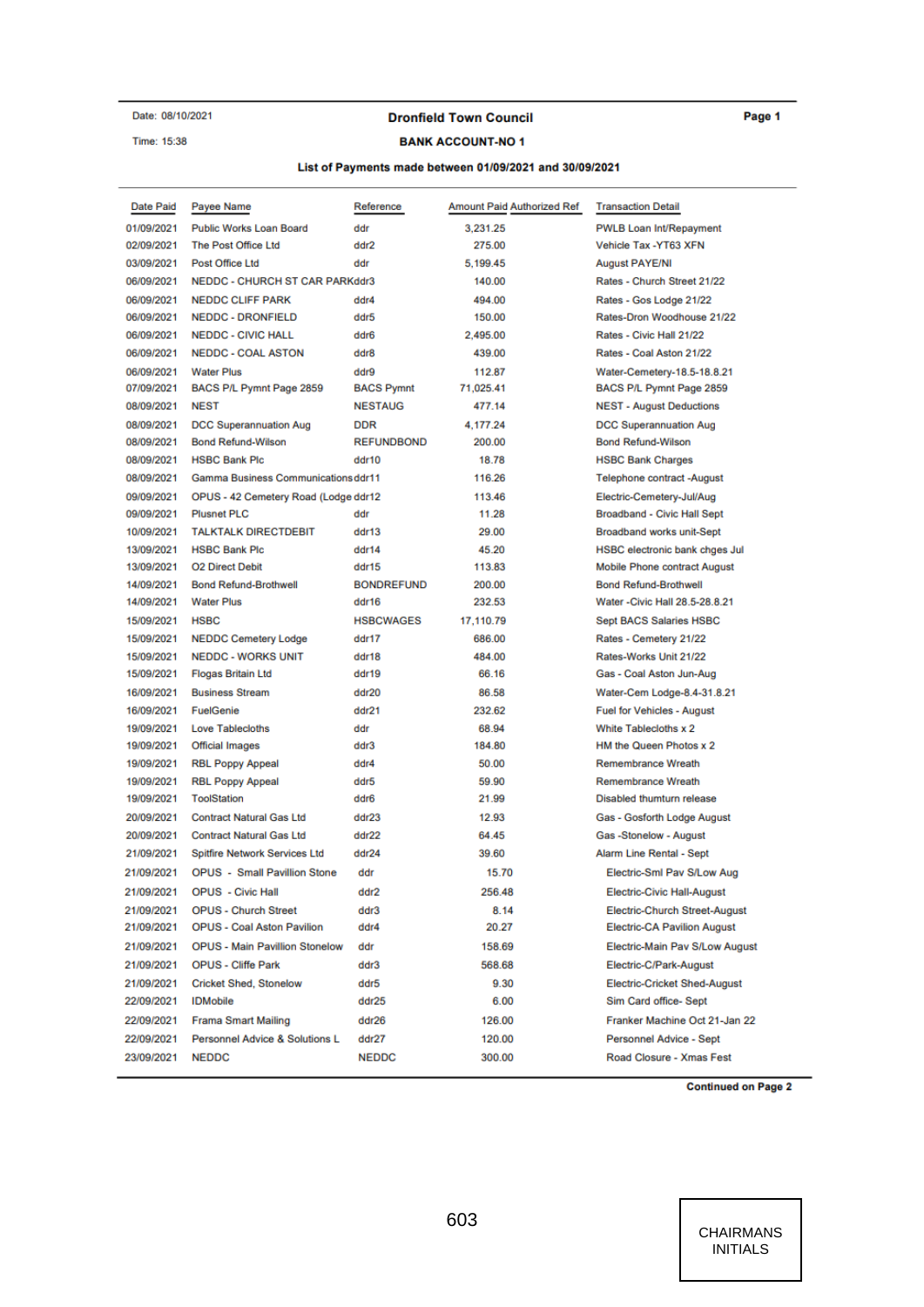Date: 08/10/2021

Time: 15:38

## **Dronfield Town Council**

# Page 2

#### **BANK ACCOUNT-NO1**

#### List of Payments made between 01/09/2021 and 30/09/2021

| Date Paid  | Payee Name                        | Reference         | <b>Amount Paid Authorized Ref</b> | <b>Transaction Detail</b>       |
|------------|-----------------------------------|-------------------|-----------------------------------|---------------------------------|
| 23/09/2021 | <b>IRIS Payroll Solutions Ltd</b> | ddr28             | 22.85                             | Auto Enrolment package Aug      |
| 23/09/2021 | <b>Business Stream</b>            | ddr29             | 389.15                            | Water - Cliffe Park 12.7-9.9.21 |
| 23/09/2021 | <b>Business Stream</b>            | ddr30             | 66.50                             | Water-S/Low Fields 10.6-9.9.21  |
| 23/09/2021 | <b>British Gas Trading Ltd</b>    | ddr31             | 274.92                            | <b>Gas - Civic Hall</b>         |
| 24/09/2021 | Leaseplan                         | ddr               | 444.64                            | Programme Electric Key          |
| 24/09/2021 | <b>IDMobile</b>                   | ddr32             | 6.00                              | Sim Card - Office - Sept        |
| 24/09/2021 | <b>IDMobile</b>                   | ddr               | 6.00                              | Sim Card - Office Sept          |
| 28/09/2021 | BACS P/L Pymnt Page 2881          | <b>BACS Pymnt</b> | 4.036.86                          | BACS P/L Pymnt Page 2881        |
| 28/09/2021 | <b>PHS Group Plc</b>              | ddr33             | 92.70                             | Annual duty care Oct21-Sep22    |
| 28/09/2021 | <b>Westfield Health Direct D</b>  | ddr34             | 47.10                             | Westfield deducitons-Sept       |
| 28/09/2021 | <b>British Gas Trading Ltd</b>    | ddr35             | 8.17                              | Gas - Works unit - August       |
| 30/09/2021 | BACS P/L Pymnt Page 2885          | <b>BACS Pymnt</b> | $-416.00$                         | BACS P/L Pymnt Page 2885        |

**Total Payments** 

115,033.61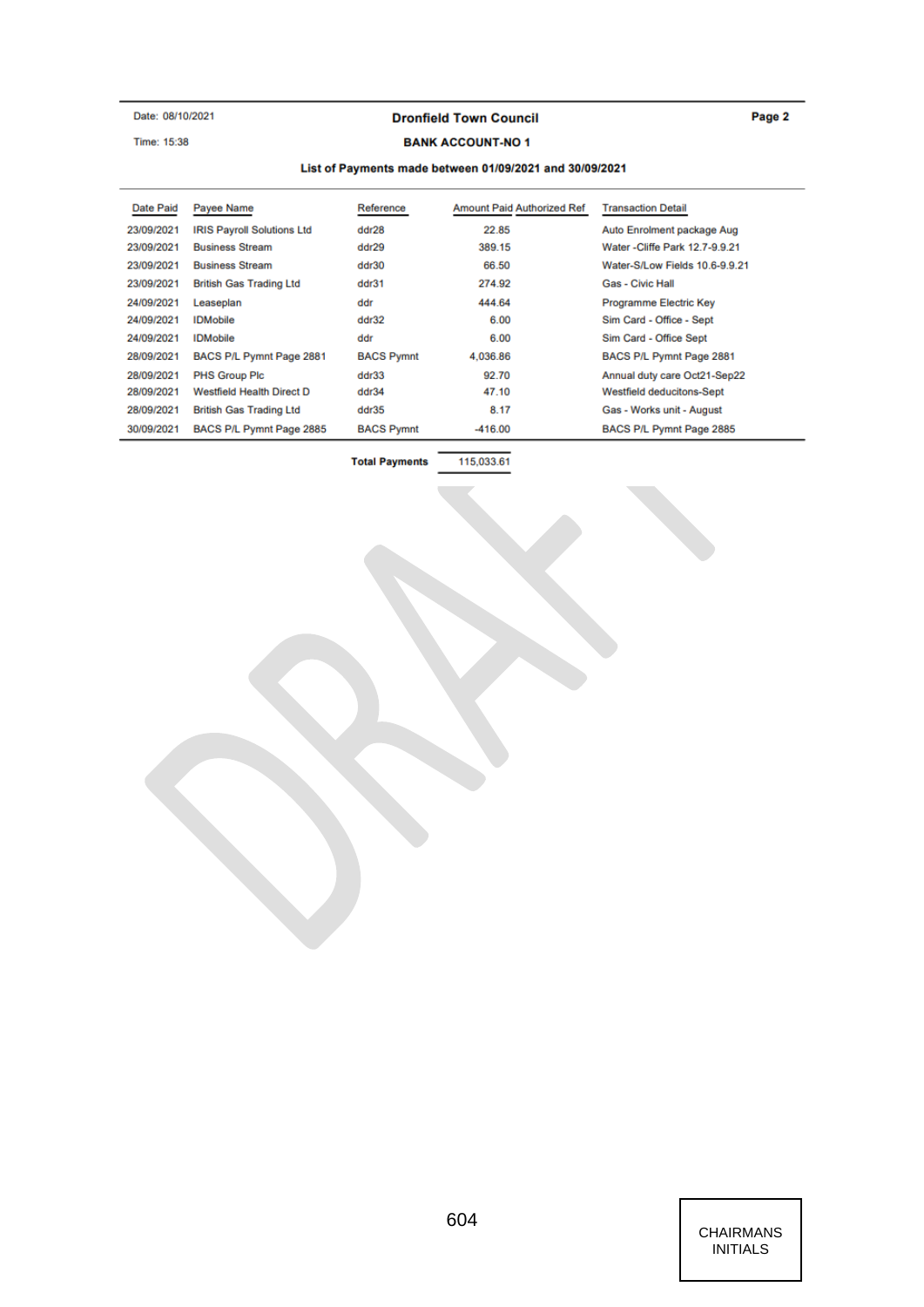08/10/2021

15:38

**Dronfield Town Council** 

Page 1

#### **BANK ACCOUNT-NO1**

#### Cash Received between 01/09/2021 and 30/09/2021

| Date       | Cash Received from        | Receipt No   | <b>Receipt Description</b>     | <b>Receipt Total</b> |
|------------|---------------------------|--------------|--------------------------------|----------------------|
| 20/09/2021 | <b>HMRC - SSP Reclaim</b> | bacs         | <b>HMRC - SSP Reclaim</b>      | 137.63               |
| 14/09/2021 | NEDDC - Reopening grant   | <b>NEDDC</b> | <b>NEDDC</b> - Reopening grant | 6,000.00             |
| 03/09/2021 | Sales Recpts Page 4726    |              | Sales Recpts Page 4726         | $-101.00$            |
| 03/09/2021 | Sales Recpts Page 4727    |              | Sales Recpts Page 4727         | $-110.00$            |
| 10/09/2021 | Sales Recpts Page 4737    |              | Sales Recpts Page 4737         | 341.70               |
| 09/09/2021 | Sales Recpts Page 4738    |              | Sales Recpts Page 4738         | 35.00                |
| 08/09/2021 | Sales Recpts Page 4739    |              | Sales Recpts Page 4739         | 307.50               |
| 07/09/2021 | Sales Recpts Page 4740    |              | Sales Recpts Page 4740         | 41.00                |
| 07/09/2021 | Sales Recpts Page 4741    |              | Sales Recpts Page 4741         | 22.40                |
| 02/09/2021 | Sales Recpts Page 4742    |              | Sales Recpts Page 4742         | 375.87               |
| 09/09/2021 | Sales Recpts Page 4744    |              | Sales Recpts Page 4744         | 173.00               |
| 09/09/2021 | Sales Recpts Page 4745    |              | Sales Recpts Page 4745         | 36.00                |
| 02/09/2021 | Sales Recpts Page 4746    |              | Sales Recpts Page 4746         | 2,171.00             |
| 01/09/2021 | Sales Recpts Page 4747    |              | Sales Recpts Page 4747         | 732.00               |
| 16/09/2021 | Sales Recpts Page 4751    |              | Sales Recpts Page 4751         | 650.00               |
| 17/09/2021 | Sales Recpts Page 4752    |              | Sales Recpts Page 4752         | 2,171.00             |
| 20/09/2021 | Sales Recpts Page 4753    |              | Sales Recpts Page 4753         | 50.50                |
| 20/09/2021 | Sales Recpts Page 4754    |              | Sales Recpts Page 4754         | 1,300.00             |
| 20/09/2021 | Sales Recpts Page 4755    |              | Sales Recpts Page 4755         | 162.50               |
| 28/09/2021 | Sales Recpts Page 4756    |              | Sales Recpts Page 4756         | 89.60                |
| 22/09/2021 | Sales Recpts Page 4757    |              | Sales Recpts Page 4757         | 341.70               |
| 22/09/2021 | Sales Recpts Page 4758    |              | Sales Recpts Page 4758         | 450.00               |
| 23/09/2021 | Sales Recpts Page 4759    |              | Sales Recpts Page 4759         | 50.50                |
| 23/09/2021 | Sales Recpts Page 4760    |              | Sales Recpts Page 4760         | 450.00               |
| 24/09/2021 | Sales Recpts Page 4761    |              | Sales Recpts Page 4761         | 36.90                |
| 27/09/2021 | Sales Recpts Page 4762    |              | Sales Recpts Page 4762         | 50.50                |
| 28/09/2021 | Sales Recpts Page 4763    |              | Sales Recpts Page 4763         | 400.00               |
| 27/09/2021 | Sales Recpts Page 4764    |              | Sales Recpts Page 4764         | 800.00               |
| 28/09/2021 | Sales Recpts Page 4765    |              | Sales Recpts Page 4765         | 384.00               |
| 28/09/2021 | Sales Recpts Page 4766    |              | Sales Recpts Page 4766         | 50.40                |
| 27/09/2021 | Sales Recpts Page 4767    |              | Sales Recpts Page 4767         | 125.00               |
| 30/09/2021 | Sales Recpts Page 4768    |              | Sales Recpts Page 4768         | 20.00                |
| 30/09/2021 | Sales Recpts Page 4769    |              | Sales Recpts Page 4769         | 60.00                |
| 30/09/2021 | Sales Recpts Page 4770    |              | Sales Recpts Page 4770         | 50.50                |

Continued on Page 2